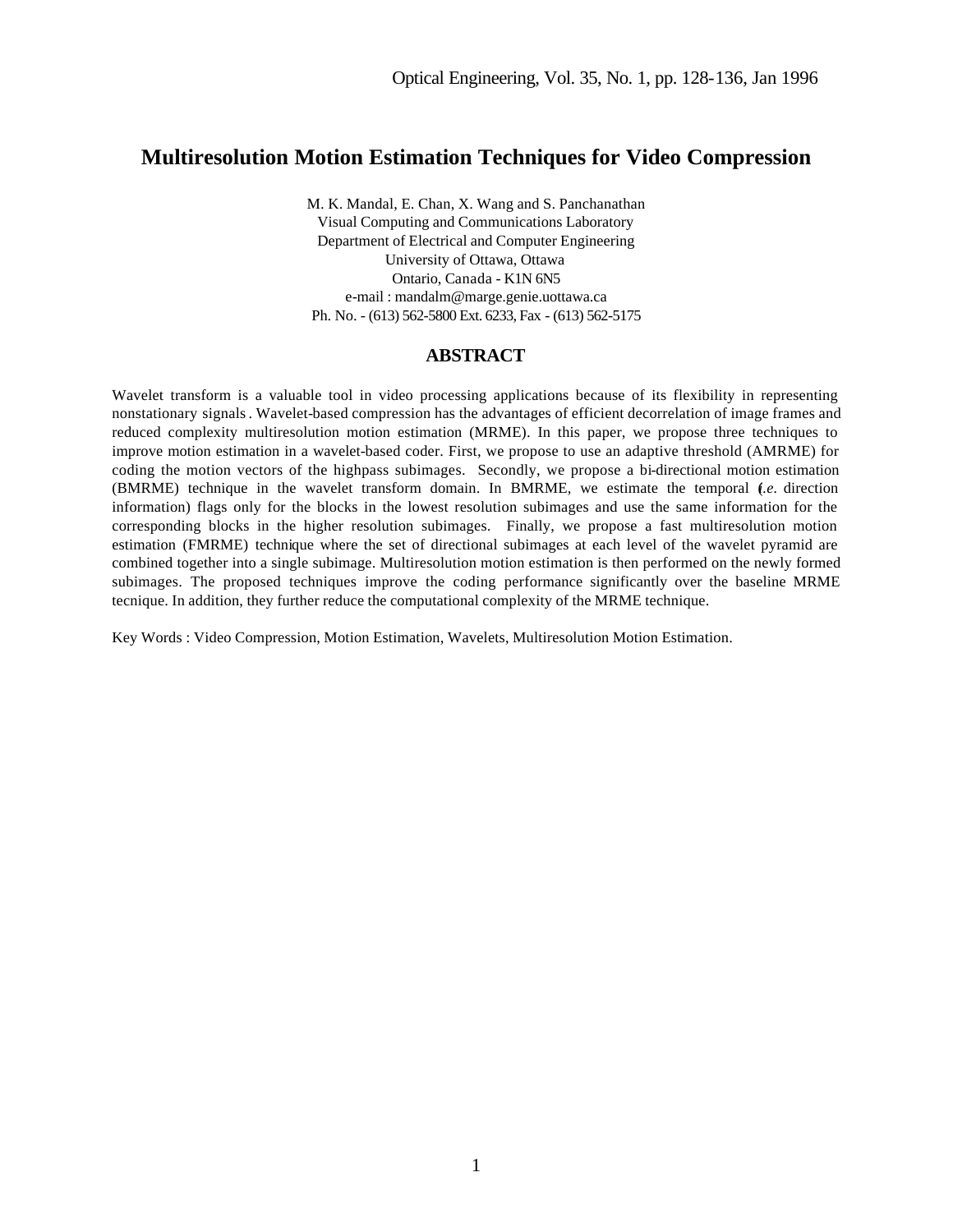# **1. INTRODUCTION**

Digital video transmission is becoming increasingly important with the advent of broadband networks such as Integrated Services Digital Network (ISDN), Asynchronous Transfer Mode (ATM), *etc*. We note that digital video data are volumnous and hence efficient video compression techniques are essential for video archival and transmission. The International Standard Organization (ISO) has recently proposed the MPEG standards for video compression [1]. MPEG-1 [2] has been developed for a targeted data rate of 1.5 Mbits/s. MPEG-2 [3] is an improved version of MPEG-1 and is expected to be used in a variety of applications. These standards employ a block-based motion estimation technique to reduce the temporal redundancy present in a video sequence. To further reduce the spatial redundancy present in the motion compensated frames, discrete cosine transform (DCT) is used. We note that motion estimation in MPEG is a compute intensive task. In addition, DCT has the drawbacks of blocking artifacts, mosquito noise and aliasing distortions at high compression ratios.

Recently, discrete wavelet transform (DWT) has become popular in video coding applications because of several reasons [4, 5]. First, it is efficient in representing videos which are in general nonstationary in nature. Secondly, wavelets have high decorrelation and energy compaction efficiency. Thirdly, the blocking artifacts and mosquito noise are absent in wavelet-based coder, resulting in subjectively pleasing reconstructed images. Fourthly, aliasing distortion can be reduced significantly with proper choice of wavelet filters. Finally, the basis functions match the human visual system (HVS) characteristics.

In DWT coding, the choice of the motion estimation algorithm is crucial and determines the coding performance and complexity of the coder [6]. Zhang *et al* [7] have proposed a multiresolution motion estimation (MRME) technique for estimating the motion vectors in the wavelet domain. This technique estimates the motion vectors hierarchically from lower resolution to higher resolution subimages and thus reduces the complexity significantly. However, there is a potential to further improve the coding performance and the complexity of the MRME technique.

In this paper, we propose several techniques to improve the coding performance of the baseline MRME technique. First, we propose to employ an adaptive threshold for coding the motion vectors in the MRME framework. Since the correlation between the corresponding highpass subimages of the neighbouring frames is not significant, AMRME improves the coding performance of the MRME technique. We then propose a bi-directional motion estimation (BMRME) technique in the wavelet domain. The proposed BMRME technique can be employed in the design of MPEG-like wavelet coder. Finally, we propose a fast multiresolution motion estimation (FMRME) technique which has a superior coding performance at a reduced complexity.

This paper is organized as follows. Section 2 provides a brief description of wavelets and MRME technique. In Section 3, the proposed algorithms are detailed. The simulation results are provided in Section 4 which is followed by conclusions in Section 5.

# **2. WAVELETS and MRME TECHNIQUE**

Wavelet transform represents any arbitrary function as superposition of a family of basis functions called *wavelets*. A family of basis functions can be generated by translating and dilating the *mother wavelet* corresponding to that family. The main advantages of wavelets are : i) compactly supported basis functions, ii) adaptive time-frequency window, and iii) multiresolution capability. Forward DWT can be realized by using a two channel filterbank as shown in Fig. 1. The signal is passed through a lowpass (LPF) and a highpass filter (HPF) and the outputs of the filter are decimated by two. For reconstruction, the coefficients are upsampled and passed through another set of lowpass and highpass filters. We note that for orthonormal wavelets, the LPF and HPF are quadrature mirror filters (QMF).

The 2-D DWT is usually calculated using a separable approach [8]. Fig. 2 shows a 3-level wavelet decomposition of an image  $S_1$  of size  $a \times b$  pixels. In the first level of decomposition, one low pass subimage  $(S_2)$  and three orientation selective highpass subimages  $(W_2^H, W_2^V, W_2^D)$  are created. In second level of decomposition, the lowpass subimage is further decomposed into one lowpass and three highpass subimages  $(W_4^H, W_4^V, W_4^D)$ . This process is repeated on the low pass subimage to form higher level wavelet decomposition. In other words, DWT decomposes an image into a pyramid structure of subimages with various resolutions corresponding to the different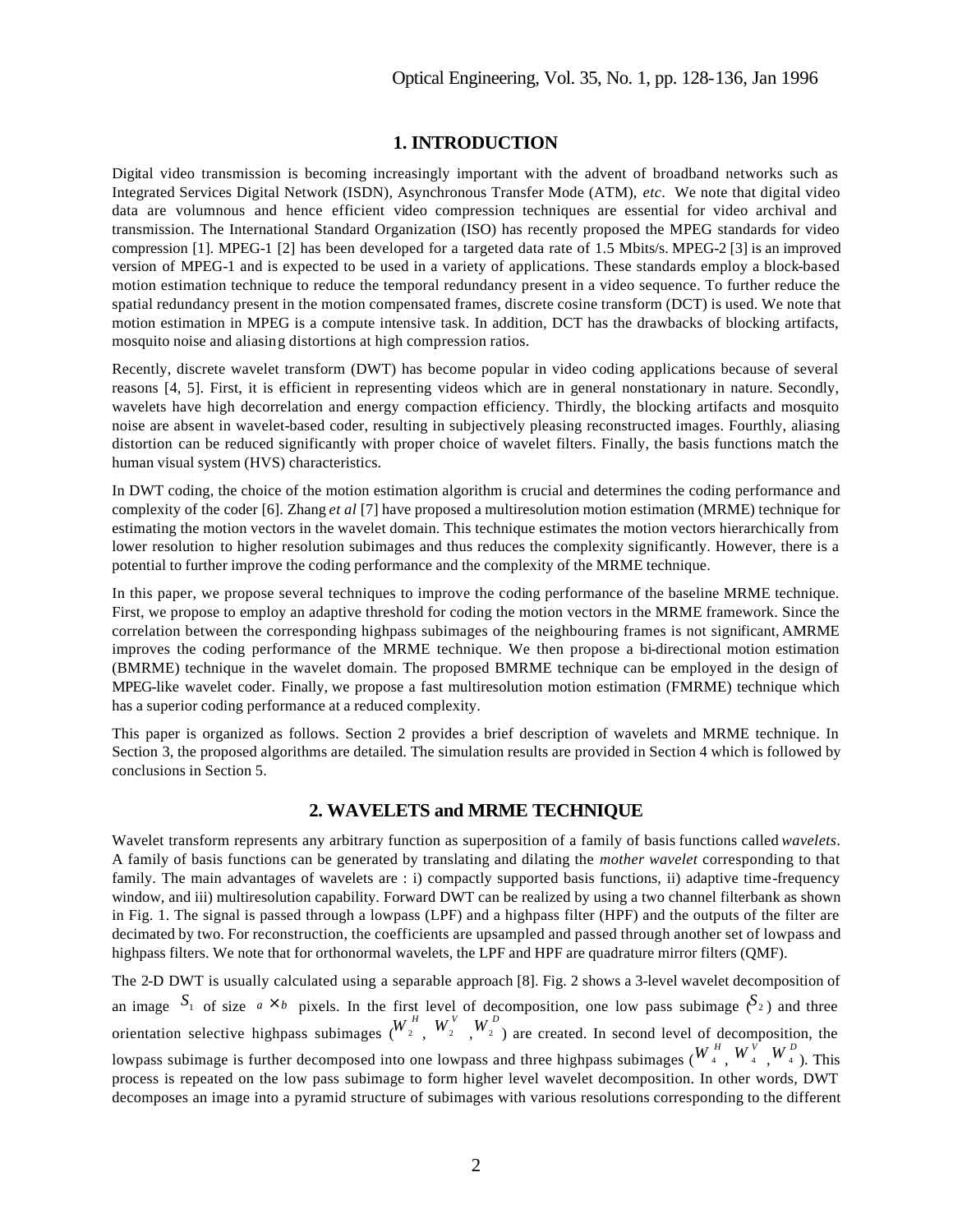# Optical Engineering, Vol. 35, No. 1, pp. 128-136, Jan 1996

scales (see Fig. 3). The inverse wavelet transform is calculated in the reverse manner, *i.e*. starting from the lowest resolution subimages, the higher resolution images are calculated recursively.

A typical wavelet-based video coding scheme is shown in Fig. 4. The coder consists of three major modules : wavelet transform, motion compensation and quantization. Each frame is wavelet-decomposed upto 3-5 stages. The temporal redundancy that exist in a video sequence is removed by motion compensation. The error frames are then quantized for encoding. It should be noted that other wavelet-based coding schemes do exist. For example, motion compensation can be done before wavelet decomposition or, the residual error frames can be further decorrelated by applying DCT. However, it has been concluded in [7] that the coding scheme shown in Fig. 4, provides superior coding performance compared to the techniques just mentioned.

Several motion estimation techniques have been reported in the literature. However, block matching is widely used because of its simplicity. In the block matching process, the current frame  $(0)$  of a video sequence is divided into blocks of size  $n \times n$  pixels as shown in Fig. 5. For each block (reference block) in the current frame  $(0)$ , the previous frame  $(t-1)$  is searched within a neighborhood (search area) in order to obtain the best match block with respect to a prespecified error criterion such as mean square error (MSE) defined as follows:

$$
MSE (u, v) = \sum_{i=1}^{n} \sum_{j=1}^{n} |S(i+u, j+v) - R(i, j)|^{2} \qquad -p \le u, v \le p
$$
\n(1)

where  $R(i, j)$  is a reference block's pixel in the current frame  $(i)$  and  $S(i + u, j + v)$  is a candidate block's pixel within a search area in the previous frame  $(t-1)$ . We note that the search area consists of  $(n+2p) \times (n+2p)$  pixels where *p* is the maximum allowed displacement, and the total number of possible candidate blocks is  $(2p+1)^2$ . The most intuitive approach for block matching is to use the full search algorithm (FSA). For each reference block, all possible  $(2p+1)^2$  candidate blocks are searched to obtain the best match which is used as a prediction estimate for the reference block. The relative displacement between the reference block and the best match block constitutes the motion vector which is transmitted to the receiver. We note that the execution of the FSA is a computationally expensive procedure. Recently, several fast methods have been proposed for block-based motion estimation using logarithmic or hierarchical search [9]. However, these algorithms may converge to a local optimum which corresponds to the inaccurate prediction of the motion vectors resulting in a poor performance.

Recently, a multiresolution motion estimation scheme (MRME) has been reported for wavelet-based video compression [7]. This approach exploits the multiresolution property of the wavelet pyramid in order to reduce the computational complexity of the motion estimation process. In the MRME scheme, the motion vectors at the highest level of the wavelet pyramid are first estimated using the conventional block matching based motion estimation algorithm. Then the motion vectors at the next level of the wavelet pyramid are predicted from the motion vectors of the preceding level which are refined at each step. For example, the motion vectors in  $W_4^H$ ,  $W_4^V$  and  $W_4^D$  are predicted from the motion vectors in  $W^H$ ,  $W^V$  and  $W^D$ , respectively. The motion vectors of the lower level pyramid can be estimated as follows :

$$
V_4^o(x,y) = 2V_8^o(x,y) + \Delta_4^o(x,y)
$$
 (2)

$$
V_2^o(x, y) = V_4^o(x, y) + 2 V_8^o(x, y) + \Delta_2^o(x, y)
$$
\n(3)

where  $V_i^o(x, y)$  represents the motion vector of the reference block centered at  $(x, y)$  for *o*-orientation subimage for various levels of pyramid. The incremental motion vector,  $\Delta_i(x, y)$  is calculated within a reduced search area centered at  $2V_8^o(x, y)$  and  $(V_4^o(x, y) + 2V_8^o(x, y))$  for level-2 and level-1 pyramids, respectively. The subimages of level-3, level-2 and level-1 pyramids, are divided into small blocks of size  $n \times n$ ,  $2n \times 2n$  and  $4n \times 4n$ ,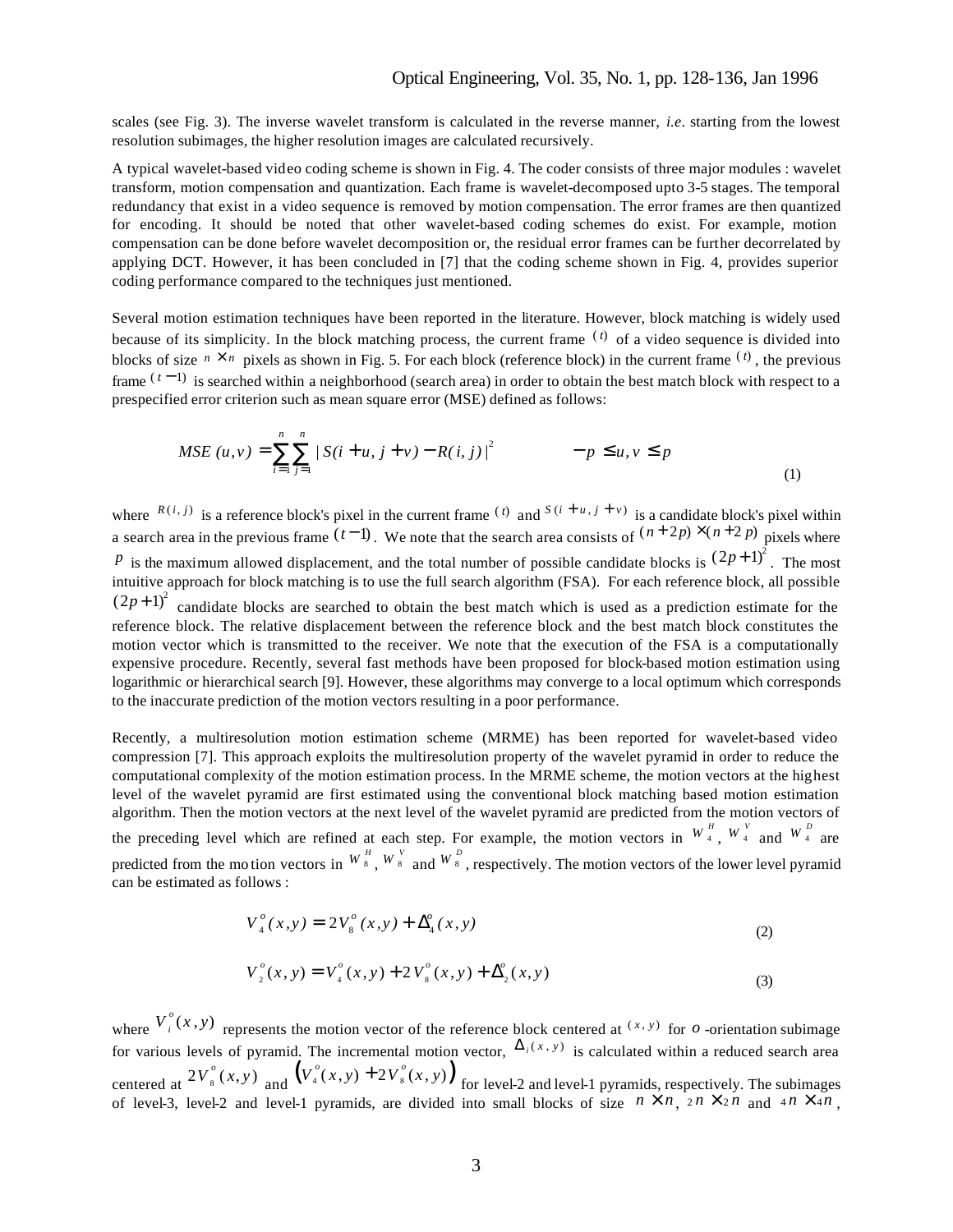respectively. With this structure, the number of blocks in all subimages is identical. As a result, there is a one to one correspondence between the blocks at various levels of wavelet pyramid. The search window for level-3, level-2 and level-1 subimages are  $\frac{p}{p}$ ,  $\frac{p}{2}$  and  $\frac{p}{4}$ , respectively. The refinement of the motion estimation process is shown in Fig. 6. Table-1 compares the complexity of the FSA with the MRME technique. It is observed that the hierarchical prediction and refinement provides a superior motion compensation at a significantly reduced complexity. The complexity of the MRME technique has been calculated by assuming that the local motion vectors have been searched using FSA. The complexity of the MRME can further be reduced using a logarithmic or hierarchical search.

# **3. PROPOSED TECHNIQUES**

The MRME technique described in the previous section reduces the complexity compared to the FSA. In this section, we propose several techniques to further improve the coding performance of the MRME technique. In Section 3.1, we propose to use an adaptive threshold while coding the motion vectors. A bi-directional MRME scheme is then proposed in Section 3.2. Finally, a fast MRME technique is proposed in Section 3.3. The performance evaluation of the proposed techniques are presented in the next section.

#### **3.1 Adaptive Thresholding Technique**

In the MRME technique, the motion vectors corresponding to all the subimages are calculated. However, we note that the high frequency subimages of consecutive frames are not correlated even though the consecutive frames are very similar. This is due to the following reasons. Firstly, DWT is not translational invariant, *i.e*. if an image is shifted by a pixel, the transform coefficients will not be shifted by 1 pixel (in the wavelet domain). As a result, the object motion in the spatial domain does not correspond to the translation of coefficients in the wavelet domain. This is especially true for highpass subimages. For lowpass subimages, a great similarity among neighbouring images have been observed mainly because the basis functions are much more smoother and thus the effects of translations are averaged. Secondly, the highpass subimages represent only the edge information and is hence expected to change rapidly from image to image even with a small change in scene. Although, the highpass subimages cannot be predicted well, the MRME approach performs well in practice as most of the information (or energy) is contained in the lowpass subimages.

We propose to use an adaptive thresholding (AMRME) approach for estimating motion vectors in the highfrequency subimages. If the dissimilarity between the reference block and the best match is greater than a threshold, the block is discarded and the motion vectors corresponding to that block are not coded. A zero block is initialized in the corresponding place at the decoder. This thresholding improves the coding performance in two ways. First, the number of motion vectors to be coded will be less, resulting in a reduced bit-rate. Secondly, the objective quality of the reconstructed will improve since we are discarding the mismatched block.

The choice of threshold is crucial in achieving a good performance. Since, we have assumed "PSNR" as the measure of quality, the adaptive threshold can be related to the energy of the reference block. If the threshold is made equal to the energy of the reference block, the image frames will be reconstructed with least distortion (in  $L^2$  metric). However, we note that the rate-distortion function may not be optimal since the entropy of the motion vectors may be high. Usually, a threshold less than the energy of the block provides better result. We define *thresh\_factor* as the ratio of the threshold and the energy of the block. Depending on the video sequence, a thresh\_factor between 0.6-0.9 provides good coding performance. It should be noted that the complexity of the AMRME is marginally higher compared to MRME, since one has to calculate only the energy of the block.

#### **3.2 Bi-directional Motion Estimation**

To achieve a good coding performance, the MPEG standard [1] suggests that the frames be divided into three categories : I, P and B frames. I frames are coded independent of others. For P frames, the motion vectors are estimated by comparing the P frame with a previous I frame. The motion vectors and the prediction error frame are then sent to the decoder for reconstruction. B frames are compared with the previous and the next reference frame (I or P frame) and usually three types of predictions are used : forward prediction, backward prediction and average of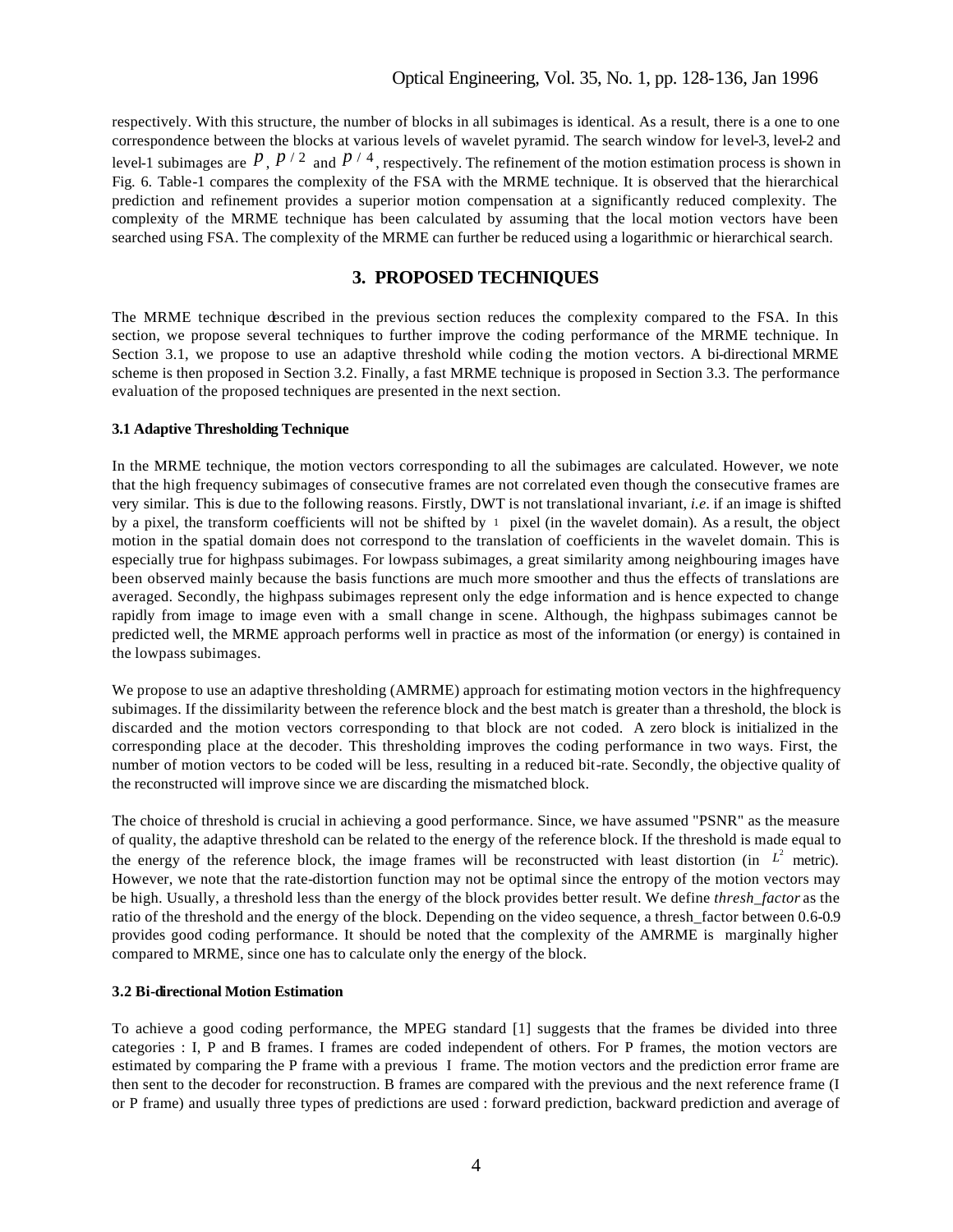## Optical Engineering, Vol. 35, No. 1, pp. 128-136, Jan 1996

two macroblocks [1]. After the motion estimation is performed, the motion vectors are sent to the decoder. We note that for a fast moving sequence, the motion vectors alone may not provide a good subjective quality of the reconstructed video-frames. Reducing the block-size, increasing the search window and sending the error frames help in improving the subjective quality. However, they also increase the bit-rate. Our simulation results indicate that it is more beneficial to send the quantized error frames. Hence, we have implemented an adaptive wavelet-based video coder which sends the error frames corresponding to B-frames, only when it is necessary, *i.e*. when the difference between the reconstructed I and B frames exceed a certain threshold.

Although, bi-directional motion estimation improves the coding performance, it also increases the complexity of the coder. More memory is needed in the decoder to store the future prediction reference frame (backward frame). An extra picture delay is introduced. Most of all, the computational complexity is twice that of unidirectional estimation. In the multiresolution framework, the motion vectors are estimated hierarchically from lower resolution to higher resolution subimages. Hence, there is a potential to reduce the computational complexity of bi-directional motion estimation with minimal degradation in performance. We assume a simple version of MPEG bi-directional motion estimation. Only the forward and backward motion estimation are considered in this paper. Although, this may degrade coding performance marginally, there are several advantages. First, the encoder sends only one motion vector (instead of two in case of averaging). Secondly, the decoder will have reduced complexity since it does not have to average the two macro blocks.

In the proposed bi-directional motion estimation, a temporal flag (TFLAG) will have one of two states : 0 or 1, depending on whether the best match is from the previous or from the future reference frame. Since, a small region of an image is represented by blocks from various directional subimages, it is highly probable that the temporal flags will be identical for all the corresponding blocks from the subimages of a particular orientation. Hence, in the BMRME

technique, we propose to calculate the temporal flags only in the four lowest resolution subimages (*i.e.*  $S_8$ ,  $W_8^H$ hnique, we propose to calculate the temporal flags only in the four lowest resolution subimages (*i.e.*  $^{198}$ ,  $^{198}$ ,  $^{108}$ ,  $^{100}$  $W_8^{\prime}$  and  $W_8^{\prime}$ ). The knowledge of the temporal flags of the highpass subimages at the first level is then used as an estimate for the higher resolution (lower level pyramid) subimages in the same orientation. The procedure can be summarized as follows :

1. For each block position  $(x, y)$ , the motion vectors are calculated for all the subimages of the highest level pyramid with respect to both the previous and the next frame. Initialize  $V_8^o(x, y)$ ,  $o \in \{H, V, D\}$ , with the better matching motion vectors (between two frames).

2. Set  $TFLAG_{8}^{o}(x, y) = 0$ ,  $o \in \{H, V, D\}$ , if the reference block matches better with the block from the previous frame. Else, intialize  $TFLAG_{8}^{o}(x, y) = 1$ .

3. For subimages corresponding to higher level of the pyramid, TFLAG is no more calculated. The motion vectors  $V_4^o(x, y)$ ,  $V_2^o(x, y)$  are estimated using Eq. 2 and 3 with respect to the previous frame if  $TFLAG_{8}^{o}(x, y) = 0$  else the motion vectors are estimated with respect to the next reference frame.

The complexity of the proposed algorithm is twice the complexity of the MRME technique (which is unidirectional) for the first four subimages and identical to that of MRME for the other six subimages. The overall complexity of MRME/BMRME is compared in Table-1. The complexity is given in operations/pixel (for MSE criteria, an *operation* includes one subtraction, one multiplication and one addition). It is observed that the complexity of BMRME is marginally higher than that of MRME.

To compare the bitrate of MRME and BMRME, we calculate the number of blocks in each subimage as

$$
m = \frac{M}{2^{L} * n} * \frac{N}{2^{L} * n}
$$
 (4)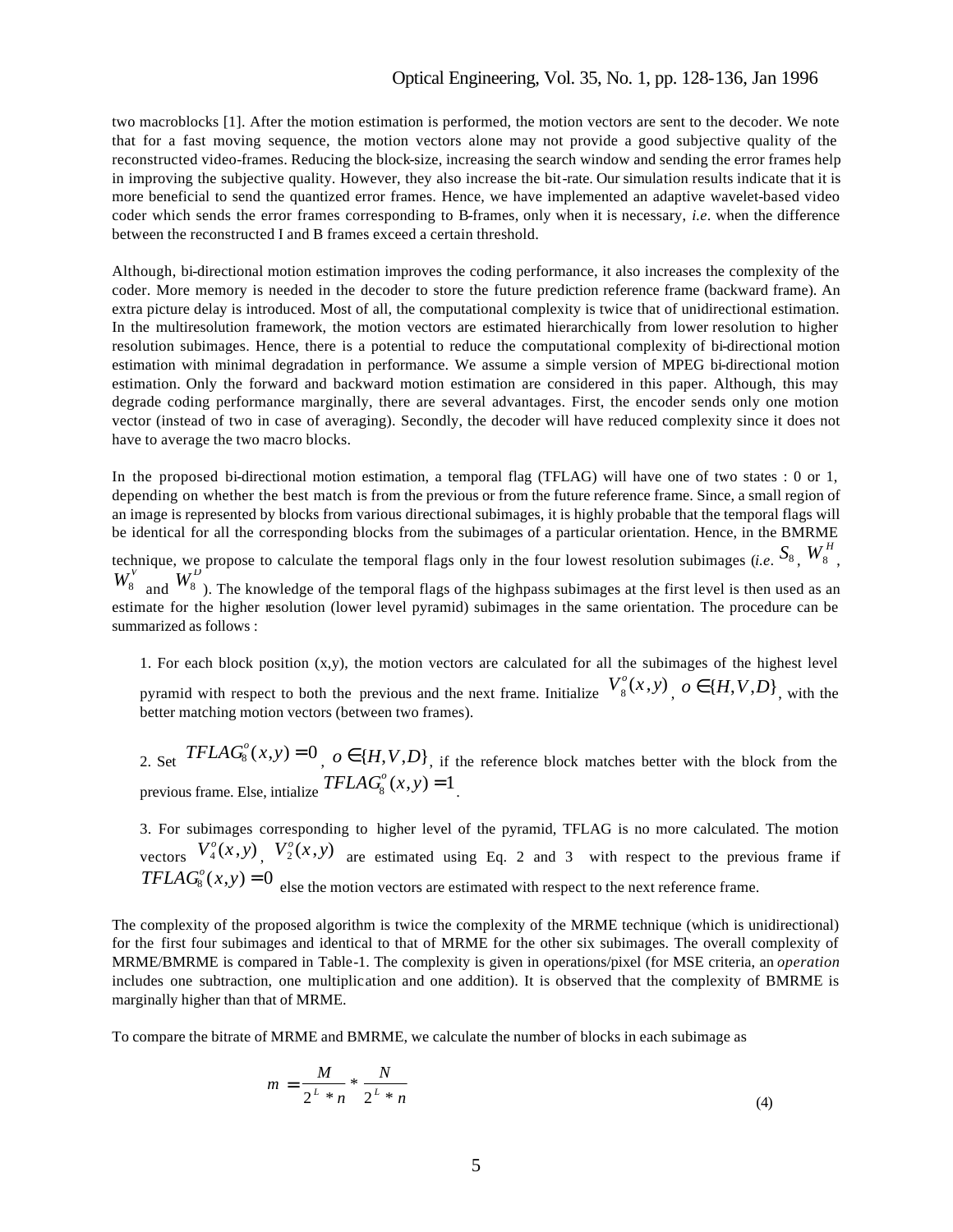where M and N are, respectively, the number of rows and columns of an image frame and  $n \times n$  is the block-size at the highest level of the pyramid. The number of motion vectors (each vector has two components : horizontal and vertical) and temporal flags required to be transmitted, are shown in Table-2. The dynamic range of the motion vectors (each component) and temporal flags are shown in column 2. We observe that the number of motion vectors in MRME and BMRME are identical. However, BMRME has small overhead of transmitting the temporal flags (for the first four subimages).

#### **3.3 Fast MRME**

We recall that DWT decomposes an image into a pyramid structure of subimages. The motion vectors for different orientation subimages at each level of the wavelet pyramid actually describe the same part of an object in a scene. In other words, the motion activities of the different wavelet subimages at the same pyramid level are highly correlated because they represent the motion in the same scale. In the proposed scheme (FMRME), the set of wavelet components at each level of the pyramid are combined into a single all-orientation subimage. In other words,  $W_8^H$ ,  $W_8^V$ ,  $W_8^D$  are combined into  $W_8^A$ , whereas  $W_4^H$ ,  $W_4^V$ ,  $W_4^D$  are combined into  $W_4^A$ , *etc*. This process is illustrated in Fig. 7. We note that the motion estimation is performed only on the all-orientation subimages ( $W^A$ ,  $W^A$ ,  $W^A$ ,  $W^A$ , *etc.*). This contrasts with the MRME scheme where the motion estimation is separately performed on all the individual wavelet subimages  $(W^H_s, W^V_s, W^D_s, etc.).$  Hence the FMRME scheme exploits the correlation among the motion vectors of the subimages of a pyramid level.

The motion activities at different levels of the pyramid are highly correlated since they actually characterize the same motion structure at different scales. Hence, in FMRME, the motion vectors of all-orientation subimage of a lower level pyramid, are predicted and refined from the motion vectors of all-orientation subimage of higher level pyramid. For a three stage decomposition, the motion vectors of differents levels of pyramid can be expressed as

$$
V_4^A(x, y) = 2 V_8^A(x, y) + \Delta_4^A(x, y)
$$
\n(5)

$$
V_2^A(x, y) = V_4^A(x, y) + 2V_8^A(x, y) + \Delta_2^A(x, y)
$$
\n(6)

At the receiver, the motion vectors of the all-orientation subimage  $W_i^A$  are assigned as the motion vectors of  $W_i^H$ ,  $W_i^V$  and  $W_i^D$  in order to reconstruct each wavelet subimage, *i.e.* :

$$
V_i^H(x, y) = V_i^V(x, y) = V_i^D(x, y) = V_i^A(x, y) \qquad \text{for } i = 2, 4, 8
$$
 (7)

Table 2 compares the number of motion vectors (each vector has a horizontal and vertical component), required to be sent to the decoder. We observe that the number of motion vectors are almost 40% of that required for MRME.

#### **4. PERFORMANCE OF THE PROPOSED TECHNIQUES**

Performance of the proposed techniques have been evaluated with three test sequences - i) Miss America (CIF format,  $360 \times 288$  ), ii) Salesman ( $360 \times 288$  ) and iii) Pingpong ( $360 \times 240$  ). Miss America and Salesman are typical video conferencing sequences with slow motion and low spatial details. On the other hand, Pingpong has high spatial details and fast motion. The basic video coder as shown in Fig. 4 has been employed in the simulations. The full search algorithm with *mean square error* (MSE) as the matching criterion has been used to obtain the motion vectors. The block size of the level-1, level-2 and level-3 subimages have been chosen  $3 \times 3$ ,  $6 \times 6$  and  $12 \times 12$ , respectively. The maximum allowed displacement for level-1 ( $^{S_8}$  and  $^{W_8}$ ) subimages is 4 pixels and the maximum allowed refinements allowed in level-2 ( $^{W_4}$ ) and level-3 ( $^{W_2}$ ) subimages are 2 and 1 pixel, respectively. The *peak signal to noise ratio* (PSNR) which is defined as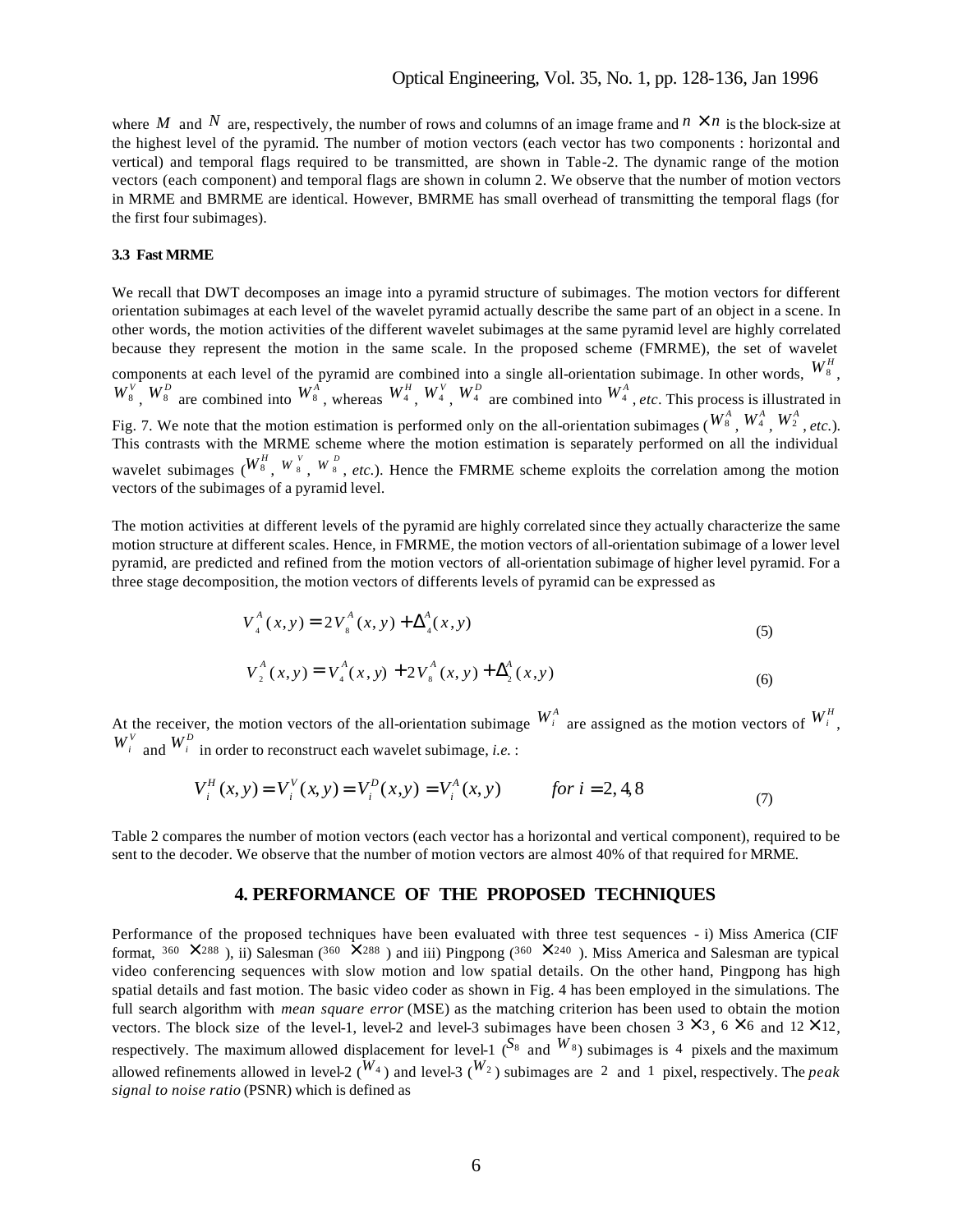# Optical Engineering, Vol. 35, No. 1, pp. 128-136, Jan 1996

$$
PSNR \quad (in \; dB) = 10 \quad \log_{10} \left( \frac{255^{2}}{MSE} \right)
$$

has been employed as a measure of the quality of the reconstructed images. The coding performance of various techniques have been compared with respect to bit-rate versus PSNR. The bit-rate and PSNR have been calculated by averaging the bit-rate and MSE for all (I, P and B) the fames. In order to calculate the bit-rate, a frame rate of 24 frames/second has been assumed. The GOP has been taken as IBBBBPBBBBPBBBBI (*i.e*. four B-frames between consecutive reference frames).

The choice of wavelets and quantization scheme are crucial in achieving good performance. In all our simulations, we have used the *Daubechies-8* tap wavelet, as it provides a good coding performance [10]. The wavelet coefficients (or the motion compensated error coefficients) have been quantized with a fairly simple uniform quantizer [12]. For each level of the pyramid (4 subimages for the lowest resolution level and 3 subimages for higher resolution level) one quantizer has been used. The ratio of the quantization step-sizes of the successive levels have been chosen as 2.0 (increasing from lower resolution to higher resolution subimages). The quantized coefficients are encoded with an arithmetic coder [11] to achieve superior coding performance.

The coding performance of AMRME depends on the choice of the threshold. Fig. 8 compares the coding performance for various *thresh\_factor*. It is observed that the best *thresh\_factor* is in the range 0.6-0.8 for most sequences. For Miss America (and also for Salesman which is not shown here), the performance variation is sensitive on the choice of threshold. Miss America (and Salesman), being a low entropy sequence, requires less number of bits for encoding. Hence the bit-saving due to thresholding is able to improve the overall coding performance. However, Pingpong being a high entropy sequence, requires a large number of bits for encoding. Hence, the bit saving due to thresholding is not very significant compared to overall bit-rates. In all our subsequent simulation, we have used a threshold with *thresh\_factor* equal to 0.7 for all the three sequences.

The coding performance of AMRME (with *thresh\_factor*=0.7) is shown in Fig. 9. It is observed that AMRME provides an improvement of more than 1 dB compared to MRME. The improvement is more significant for Pingpong sequence, since the highpass subimages of the consecutive frames are less correlated due to its fast motion.

Fig. 10 compares the coding performance of B-frames for the MRME and BMRME techniques (using adaptive threshold in both the cases). We observe that BMRME provides a superior coding performance compared to MRME. In addition, BMRME addresses the uncovered areas better, since an uncovered area can be predicted only from the future reference frame. Hence, BMRME technique has a potential to provide a superior performance when there is a scene change in video sequence.

The relative performance of MRME and FMRME techniques is shown in Fig. 11. In general, FMRME is expected to provide poor performance compared to MRME technique because of its coarse motion estimation. However, we note that the FMRME requires less number of motion vectors to be encoded and thus save some bits. In Fig. 11, it is observed that for the *Pingpong* sequence, MRME provides a better coding performance. Since, Pingpong is a sequence with fast motion, the corresponding motion vectors from different subimages are less correlated and hence superior performance is achieved by estimating motion individually for all the subimages. However, it is observed that FMRME provides a coding performance comparable to MRME for *Miss America* and *Salesman* sequences. For slow sequences such as *Salesman* and *Miss America*, there is correlation among the motion vectors of the three subimages at any level of the wavelet pyramid. Hence the bit-rate saving due to the lower number of motion vectors compensates the degradations due to coarse motion estimation. It is also observed that FMRME works better for very low bit-rate coding. At lower bit-rate, FMRME spends fewer bits in coding motion vectors and spends the remaining bits in encoding the error coefficients. In summary, for slow motion sequences, the overall coding performance of FMRME is comparable to that of MRME at a significantly reduced complexity.

Finally, the overall coding performance, combining all the three techniques, is shown in Fig. 12. We observe that an improvement of 1-2 dB in coding performance is obtained with the proposed techniques compared to MRME for all the video sequences. We also note that the overall complexity of the proposed techniques is significantly less compared to MRME.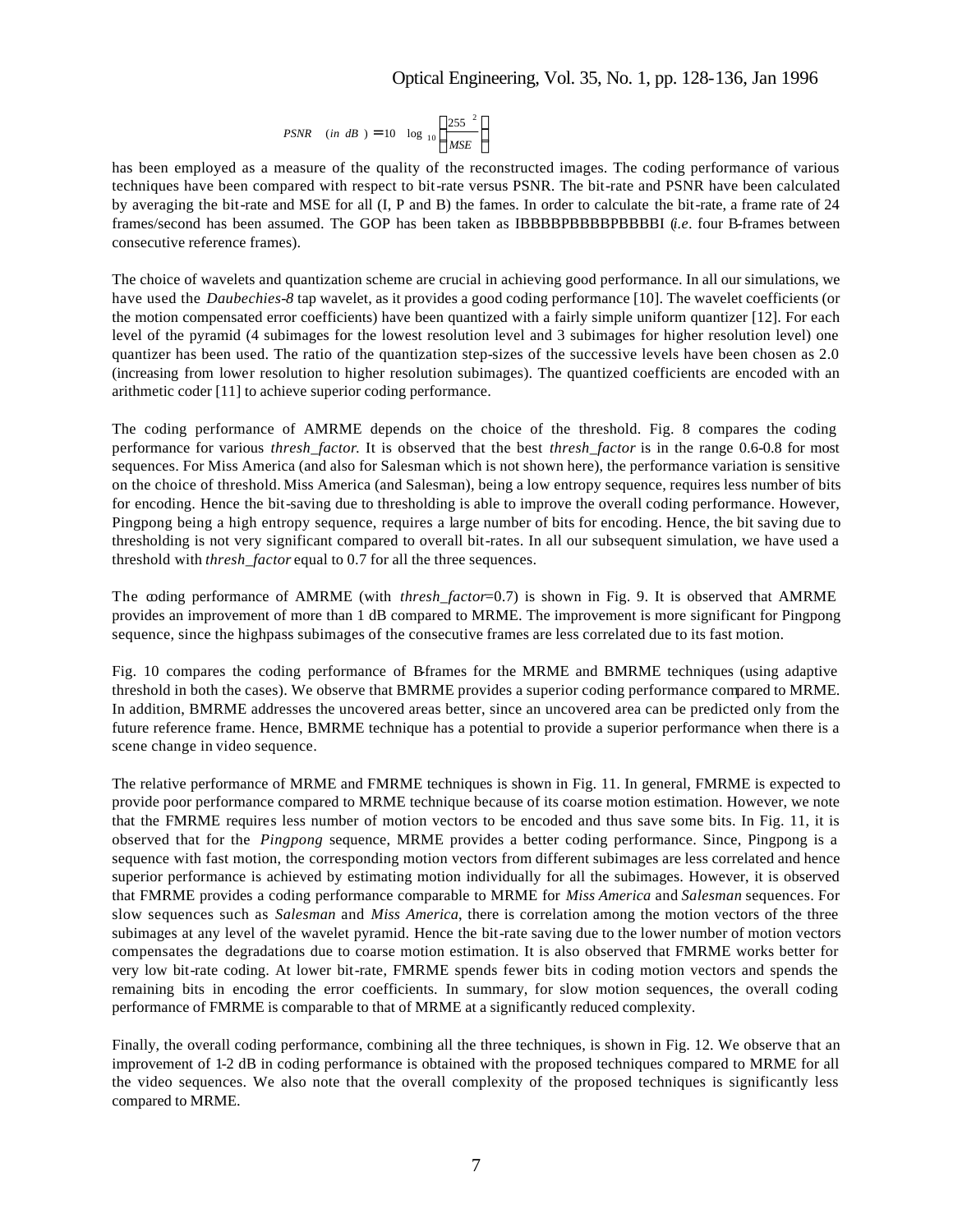# **5. CONCLUSIONS**

In this paper, we have first presented the use of adaptive threshold for coding the motion vectors in highpass subimages. This threshold improves the coding performance of the MRME technique as there is little correlation among the highpass coefficients of two neighbouring frames. The improvement is more appreciable for fast motion sequences. Secondly, we have proposed a bi-directional multiresolution motion estimation technique for a wavelet transform based video coder. The BMRME technique provides a superior coding performance (improvement of more than 1 dB) as compared to the MRME technique. The performance improvement due to BMRME over MRME is more pronounced for a fast motion sequence. The proposed technique can be employed in the design of a wavelet-based MPEG coder. Finally, we have proposed a fast multiresolution motion estimation (FMRME) technique. This technique exploits the correlation among the motion vectors of the subimages of a particular wavelet pyramid and significantly reduces the computational complexity (about 60%). In addition, the number of motion vectors are also reduced. As a result, FMRME provides a superior coding performance compared to MRME, especially for a slow motion sequence.

Further work can be carried out to extend the MRME/BMRME techniques to a generalized wavepacket decomposition scheme. In wavepackets, the decomposition is image adaptive and irregular in nature, resulting in a superior coding performance [10]. The extension of MRME techniques to wavepackets has a potential to further improve the coding performance.

#### **6. REFERENCES**

- 1. D. L. Gall, "MPEG : A Video Compression Standard for Multimedia Applications," *Communications of the ACM*, Vol. 34, No. 4, pp. 46-58 (April 1991).
- 2. MPEG (Moving Pictures Expert Group), Final Text for ISO/IEC 11172, *Information Technology Coding of Moving Pictures and Associated Audio for Digital Storage Media at up to about 1.5 Mbit/s*, ISO/IEC (1993).
- 3. ISO/IEC JTC1/SC29/WG11/N0400, "Test Model 5", Version 2 ( April 1993).
- 4. W. R. Zettler, J. Huffman and D. C. P. Linden, "Application of Compactly Supported Wavelets to Image Compression," *Proc. of SPIE : Image Processing Algorithms and Techniques,* Vol. 1244, pp. 150-160 (1990).
- 5. A. N. Akansu and R. A. Haddad, *Multiresolution Signal Decomposition : Transform, Subbands and Wavelets*, Academic Press (1993).
- 6. A. Puri, H. M. Hang and D. L. Schilling, "An Efficient Block Matching Algorithm for Motion-Compensated Coding," *Proc. of the ICASSP*, pp. 1063-1066 (1987).
- 7. Y. Q. Zhang and S. Zafar, "Motion-Compensated Wavelet Transform Coding for Color Video Compression," *IEEE Transactions on Circuits and Systems for Video Technology*, Vol. 2, No. 3, pp. 285-296 (Sept 1992).
- 8. S. G. Mallat, "A Theory for Multiresolution Signal Representation: The Wavelet Decomposition," *IEEE Trans. on Pattern Analysis and Machine Intelligence*, Vol. 11, No. 7, pp. 674-693 (July 1989).
- 9. E. Chan, A. A. Rodriguez, R. Gandhi and S. Panchanathan, "Experiments on Block-Matching Techniques for Video Coding," *Multimedia Systems,* Vol. 2, No. 3, pp. 228-241 (1994).
- 10. M. K. Mandal, S. Panchanathan and T. Aboulnasr, "Wavelets for Image Compression," *Proc. of IEEE International Symposium on Time-Frequency and Time-Scale Analysis*, pp. 338-341 (Oct 1994).
- 11. I. H. Witten, R. M. Neal and J. G. Cleary, "Arithmetic Coding for Data Compression," *Communications of the ACM,* Vol 30, No. 6, pp 520-540 (June 1987).
- 12. R. A. Devore, B. Jawerth and B. J. Lucier, "Image Compression through Wavelet Coding," *IEEE Trans. on Information Theory*, Vol. 38, No. 12, pp. 719-746 (March 1992).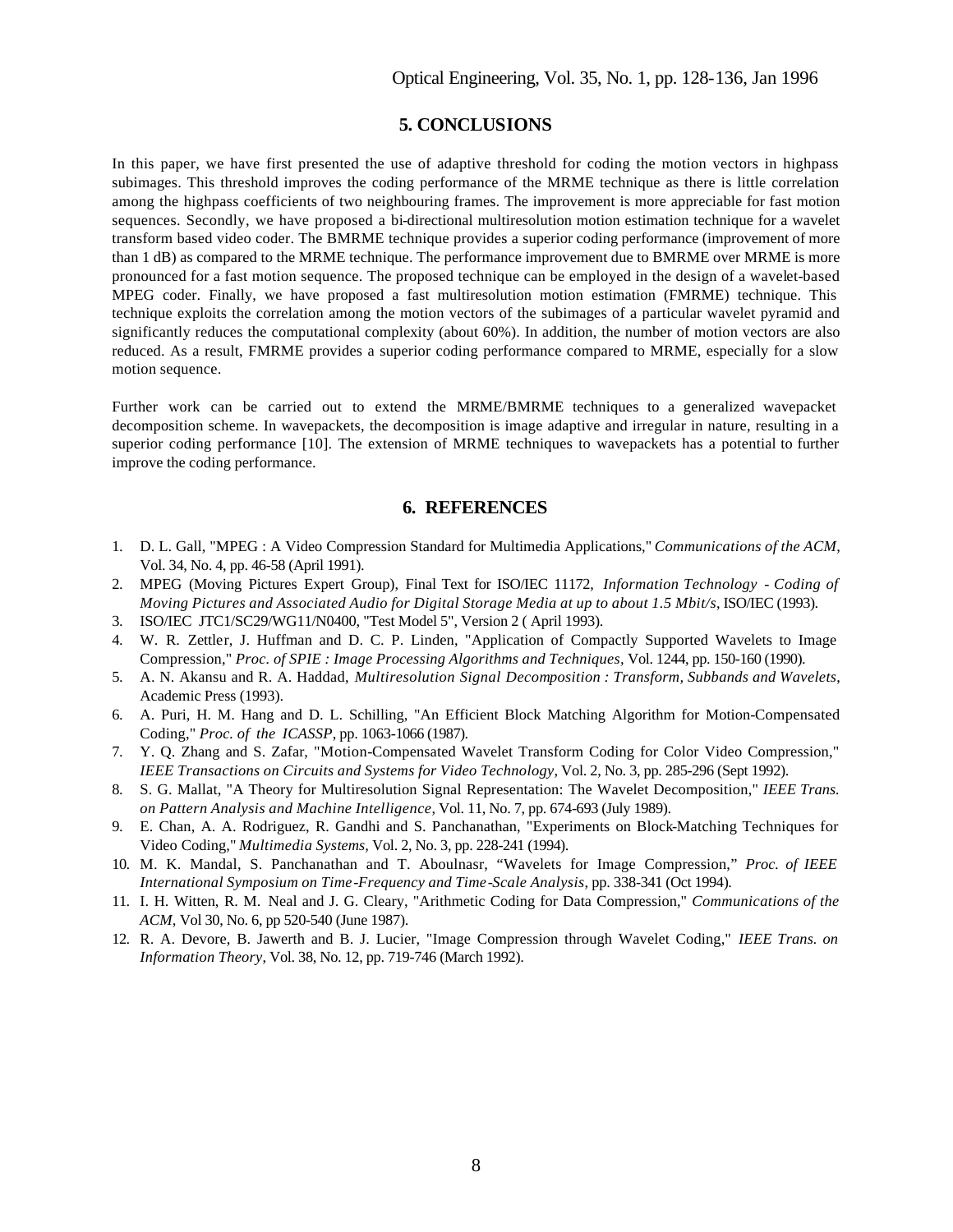|                         | estimation algorithms (in operations/pixel) |                            |                 |                                   |              |                 |  |  |  |
|-------------------------|---------------------------------------------|----------------------------|-----------------|-----------------------------------|--------------|-----------------|--|--|--|
| <b>Full Search B-ME</b> |                                             | Multiresolution ME $(p=4)$ |                 |                                   |              |                 |  |  |  |
|                         | n=8                                         | $p=16$                     | <b>MRME</b>     | <b>FMRME</b>                      | <b>BMRME</b> | <b>BFMRME</b>   |  |  |  |
|                         | $8p^2$                                      | $8p^2$                     | $0.6p^2 + 1.5p$ | $0.25p^2+0.5p \quad  0.9p^2+1.5p$ |              | $0.4p^2 + 0.6p$ |  |  |  |
|                         | 512                                         | 2048                       | 15.6            | 6.0                               | 20.4         | 8.8             |  |  |  |

**Table 1** : Computational complexity of various motion estimation algorithms (in operations/pixel)

 **Table 2** : No. of motion vectors in MRME/BMRME algorithms  $(m = number of blocks in a subimage)$ 

| Level    | Dynamic range | <b>MRME</b>  | <b>FMRME</b> | <b>BMRME</b> | <b>BFMRME</b> |  |  |  |
|----------|---------------|--------------|--------------|--------------|---------------|--|--|--|
|          | of vectors    |              |              |              |               |  |  |  |
|          | -4. 4         | $4 \times m$ | $2*m$        | $4*m$        | $2\text{*}m$  |  |  |  |
|          | $-2, 2$       | $3 \times m$ | 1*m          | $3 \times m$ | $1^*m$        |  |  |  |
|          | -1, 1         | $3 \times m$ | 1*m          | $3 \times m$ | $1^*m$        |  |  |  |
| overhead | 0.1           | Nil          | Nil          | $2*m$        | $1^*m$        |  |  |  |

 $1$ Overhead due to time flags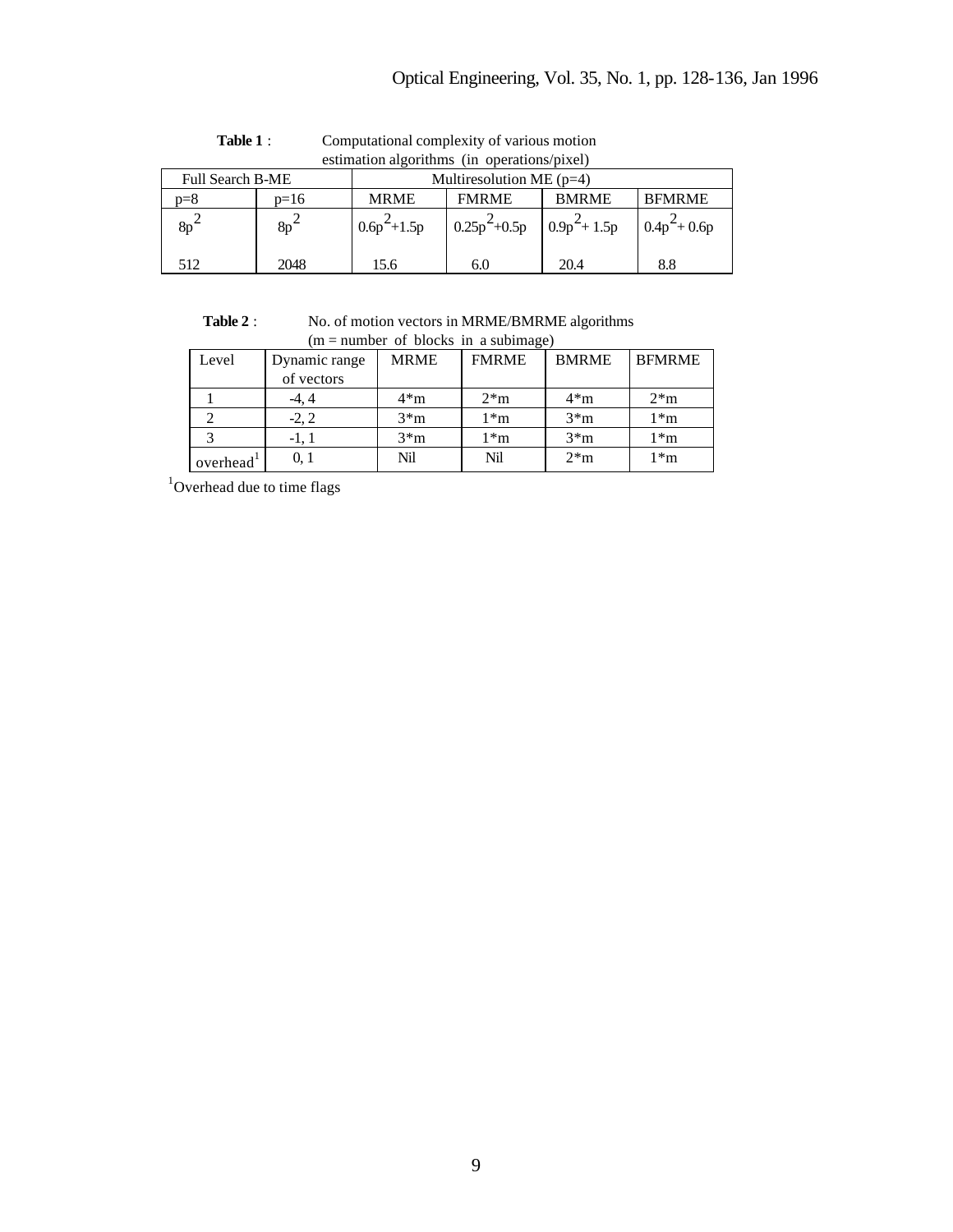

Figure 1 : 1-D Wavelet Decomp osition and Reconstruction



Figure 2 : Wavelet Transformed Image



Figure 3 : Wavelet Pyramid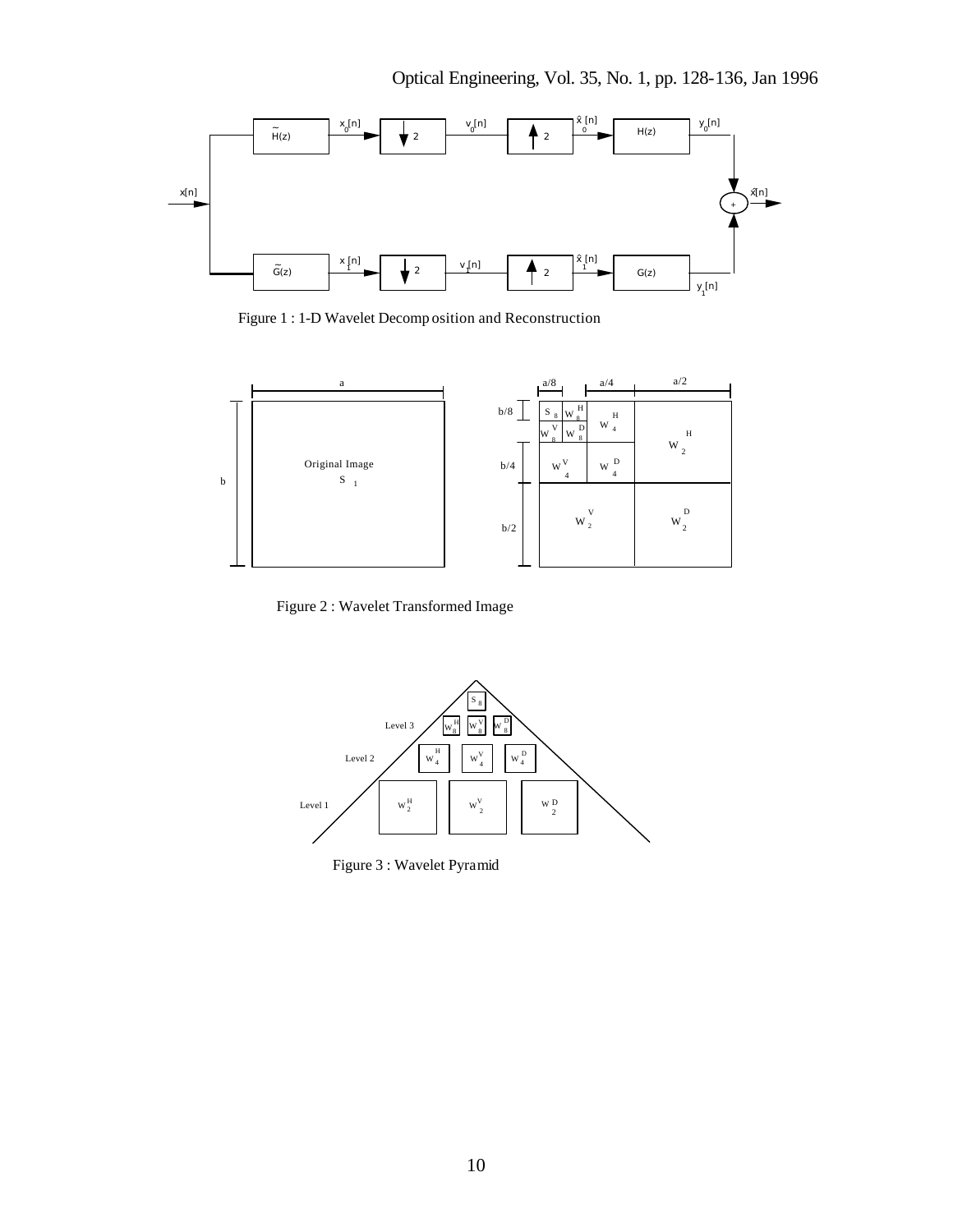

Optical Engineering, Vol. 35, No. 1, pp. 128-136, Jan 1996

Figure 4 : A Simple Wavelet-based Video Coder



 Figure 5 : Block Matching Motion Estimation Process



Figure 6 : Multiresolution Motion Estimation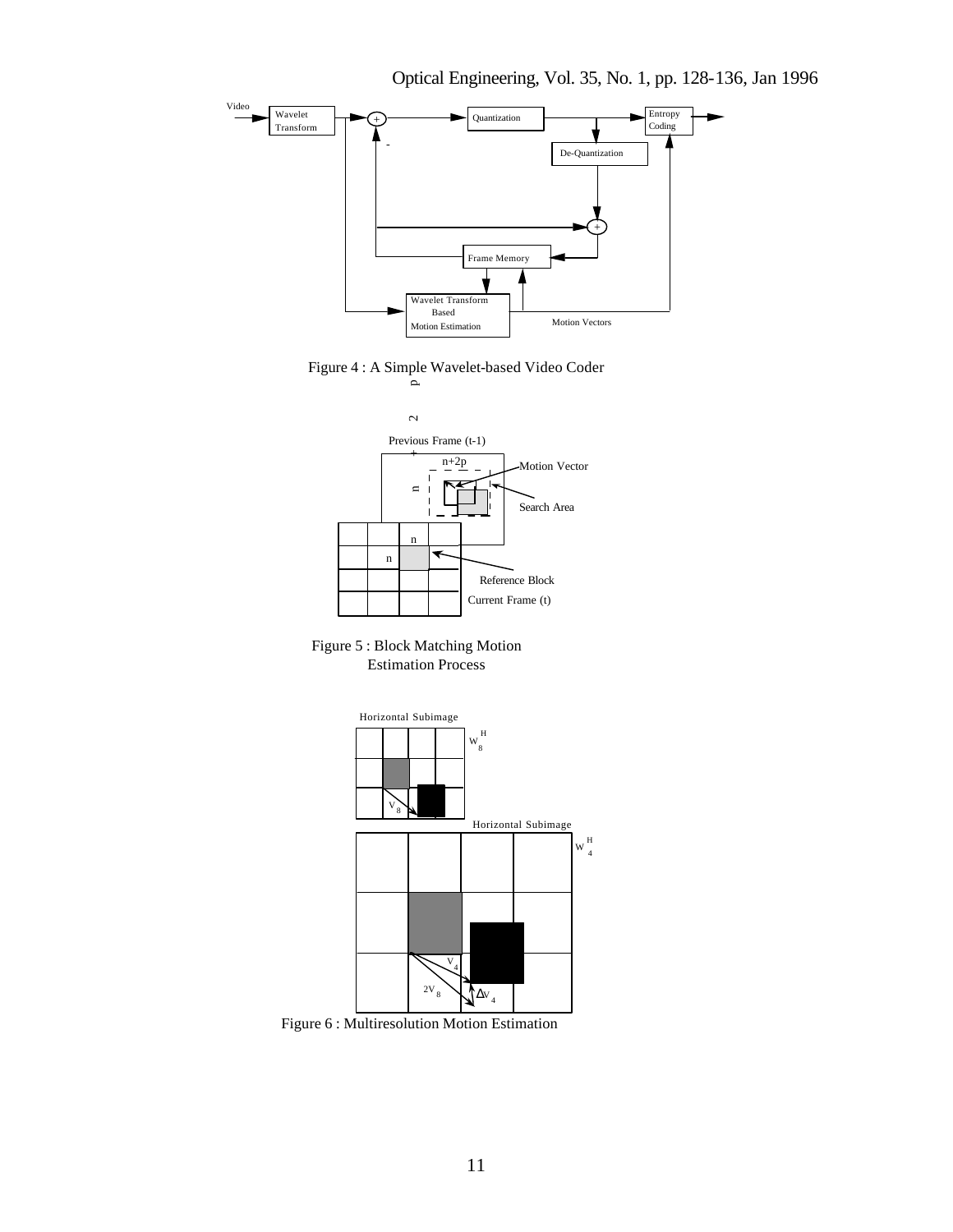

Figure 7 : Wavelet All-Orientation Subimages



Figure 8 : Performance comparison of various thresholds.



Figure 9 : Comparison of MRME and AMRME (with thresh\_factor=0.7) Techniques